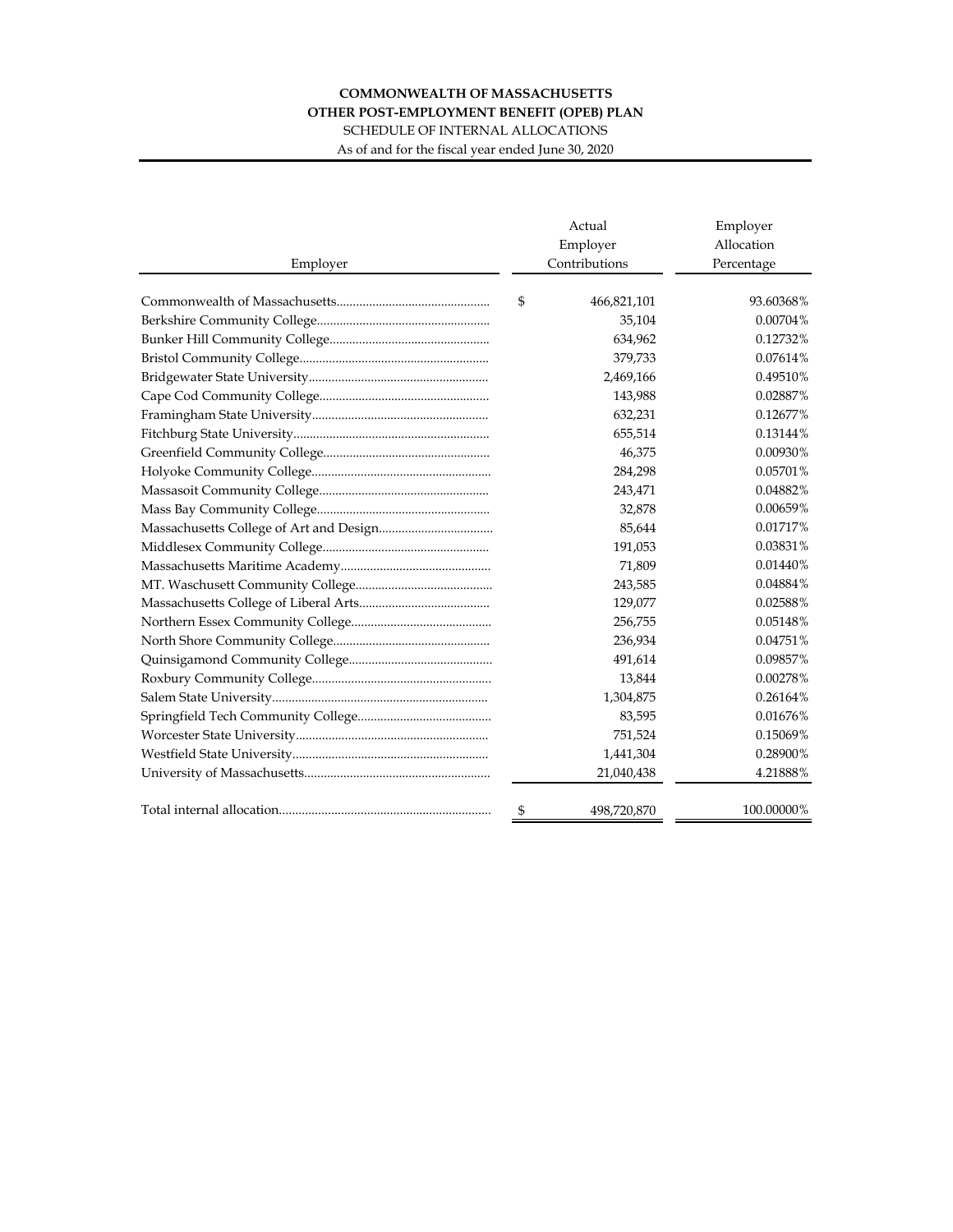## **COMMONWEALTH OF MASSACHUSETTS**

**OTHER POST-EMPLOYMENT BENEFIT (OPEB) PLAN**

SCHEDULE OF INTERNAL ALLOCATION OF OPEB AMOUNTS

As of and for the fiscal year ended June 30, 2020

|                                         |                          | Deferred Outflows of Resources                                 |                           |                                                                                                                |                                                  |                                                           | Deferred Inflows of Resources                     |                                                                |                           |                                                  |                                                           |                                                  |
|-----------------------------------------|--------------------------|----------------------------------------------------------------|---------------------------|----------------------------------------------------------------------------------------------------------------|--------------------------------------------------|-----------------------------------------------------------|---------------------------------------------------|----------------------------------------------------------------|---------------------------|--------------------------------------------------|-----------------------------------------------------------|--------------------------------------------------|
| Employer                                | Net<br>OPEB<br>Liability | Differences<br>Between<br>Expected<br>and Actual<br>Experience | Changes of<br>Assumptions | Net Differences<br>Between<br>Projected<br>and Actual<br>Investment<br>Earnings on<br>OPEB Plan<br>Investments | Changes in<br>Proportion<br>From<br>Commonwealth | Changes in<br>Proportion<br>Due to Internal<br>Allocation | <b>Total Deferred</b><br>Outflows of<br>Resources | Differences<br>Between<br>Expected<br>and Actual<br>Experience | Changes of<br>Assumptions | Changes in<br>Proportion<br>From<br>Commonwealth | Changes in<br>Proportion<br>Due to Internal<br>Allocation | <b>Total Deferred</b><br>Inflows of<br>Resources |
|                                         | \$18,410,819,050         | \$508,102,934                                                  | \$1,516,161,878           | 53,232,566<br>-S                                                                                               | 27,902,016<br>-S                                 | 380,649,858<br>S                                          | \$2,486,049,252                                   | \$454,441,486                                                  | \$1,779,342,145           | 62,526,019<br>-S                                 | 103,005,257<br>\$                                         | \$2,399,314,907                                  |
| Berkshire Community College.            | 1,384,446                | 38,208                                                         | 114,011                   | 4,003                                                                                                          | 2,098                                            | 85,016                                                    | 243,336                                           | 34,173                                                         | 133,802                   | 4,702                                            | 1,246,579                                                 | 1,419,256                                        |
|                                         | 25,042,067               | 691,113                                                        | 2,062,256                 | 72,406                                                                                                         | 37,952                                           | 5,492,262                                                 | 8,355,989                                         | 618,123                                                        | 2,420,229                 | 85,047                                           | 6,526,343                                                 | 9,649,742                                        |
|                                         | 14,976,170               | 413,313                                                        | 1,233,313                 | 43,302                                                                                                         | 22,697                                           | 1,672,719                                                 | 3,385,344                                         | 369,663                                                        | 1,447,395                 | 50,861                                           | 6,380,252                                                 | 8,248,171                                        |
|                                         | 97,380,694               | 2,687,518                                                      | 8,019,464                 | 281,564                                                                                                        | 147,583                                          | 14,623,490                                                | 25,759,619                                        | 2,403,686                                                      | 9,411,508                 | 330,720                                          | 36,376,246                                                | 48,522,160                                       |
|                                         | 5,678,690                | 156,721                                                        | 467,650                   | 16,419                                                                                                         | 8,606                                            | 1,584,331                                                 | 2,233,727                                         | 140,169                                                        | 548,826                   | 19,286                                           | 3,734,825                                                 | 4,443,106                                        |
|                                         | 24,934,354               | 688,140                                                        | 2,053,386                 | 72,095                                                                                                         | 37,789                                           | 3,945,636                                                 | 6,797,046                                         | 615,464                                                        | 2,409,819                 | 84,681                                           | 10,141,453                                                | 13,251,417                                       |
|                                         | 25,852,605               | 713,482                                                        | 2,129,005                 | 74,750                                                                                                         | 39,180                                           | 2,365,871                                                 | 5,322,288                                         | 638,130                                                        | 2,498,565                 | 87,799                                           | 3,045,075                                                 | 6,269,569                                        |
|                                         | 1,828,983                | 50,476                                                         | 150,620                   | 5,288                                                                                                          | 2,772                                            | 93,526                                                    | 302,682                                           | 45,146                                                         | 176,765                   | 6,212                                            | 3,580,852                                                 | 3,808,975                                        |
|                                         | 11,212,332               | 309,439                                                        | 923,354                   | 32,419                                                                                                         | 16,993                                           | 2,339,089                                                 | 3,621,294                                         | 276,758                                                        | 1,083,633                 | 38,079                                           | 9,500,608                                                 | 10,899,078                                       |
|                                         | 9,602,164                | 265,001                                                        | 790,754                   | 27,763                                                                                                         | 14,552                                           | 426,849                                                   | 1,524,919                                         | 237,014                                                        | 928,016                   | 32,610                                           | 10,332,698                                                | 11,530,338                                       |
|                                         | 1,296,677                | 35,786                                                         | 106,784                   | 3,749                                                                                                          | 1,965                                            | 1,554,834                                                 | 1,703,118                                         | 32,006                                                         | 125,319                   | 4,404                                            | 4,429,588                                                 | 4,591,317                                        |
| Massachusetts College of Art and Design | 3,377,693                | 93,218                                                         | 278,159                   | 9,766                                                                                                          | 5,119                                            | 163,639                                                   | 549,901                                           | 83,373                                                         | 326,442                   | 11,471                                           | 860,840                                                   | 1,282,126                                        |
|                                         | 7,534,884                | 207,948                                                        | 620,510                   | 21,786                                                                                                         | 11,419                                           |                                                           | 861,663                                           | 185,987                                                        | 728,221                   | 25,590                                           | 13,466,054                                                | 14,405,852                                       |
|                                         | 2,832,046                | 78,159                                                         | 233,224                   | 8,189                                                                                                          | 4,292                                            | 319,705                                                   | 643,569                                           | 69,904                                                         | 273,707                   | 9,618                                            | 1,085,857                                                 | 1,439,086                                        |
|                                         | 9,606,696                | 265,126                                                        | 791,128                   | 27,777                                                                                                         | 14,559                                           | 351,379                                                   | 1,449,969                                         | 237,126                                                        | 928,454                   | 32,626                                           | 9,630,583                                                 | 10,828,789                                       |
| Massachusetts College of Liberal Arts   | 5,090,647                | 140,492                                                        | 419,223                   | 14,719                                                                                                         | 7,715                                            | 831,487                                                   | 1,413,636                                         | 125,654                                                        | 491,994                   | 17,289                                           | 3,653,119                                                 | 4,288,056                                        |
|                                         | 10,126,090               | 279,460                                                        | 833,901                   | 29,278                                                                                                         | 15,346                                           | 1,846,836                                                 | 3,004,821                                         | 249,946                                                        | 978,652                   | 34,390                                           | 11,296,728                                                | 12,559,716                                       |
|                                         | 9,344,354                | 257,886                                                        | 769,523                   | 27,018                                                                                                         | 14,162                                           | 1,445,473                                                 | 2,514,062                                         | 230,650                                                        | 903,100                   | 31.735                                           | 10,465,583                                                | 11,631,068                                       |
|                                         | 19,388,615               | 535,088                                                        | 1,596,685                 | 56,060                                                                                                         | 29,384                                           | 2,783,343                                                 | 5,000,560                                         | 478,577                                                        | 1,873,843                 | 65,847                                           | 8,798,346                                                 | 11,216,613                                       |
|                                         | 545,996                  | 15,068                                                         | 44,964                    | 1,579                                                                                                          | 827                                              | 433,768                                                   | 496,206                                           | 13,477                                                         | 52,769                    | 1,854                                            | 72,261                                                    | 140,361                                          |
|                                         | 51,462,564               | 1,420,267                                                      | 4,238,029                 | 148,798                                                                                                        | 77,993                                           | 6,424,450                                                 | 12,309,537                                        | 1,270,271                                                      | 4,973,679                 | 174,775                                          | 42,980,761                                                | 49,399,486                                       |
| Springfield Tech Community College      | 3,296,879                | 90,987                                                         | 271,504                   | 9,533                                                                                                          | 4,996                                            | 628,149                                                   | 1,005,169                                         | 81,378                                                         | 318,632                   | 11,197                                           | 1,002,860                                                 | 1,414,067                                        |
|                                         | 29,639,150               | 817,983                                                        | 2,440,834                 | 85,698                                                                                                         | 44,919                                           | 5,345,829                                                 | 8,735,263                                         | 731,595                                                        | 2,864,522                 | 100,659                                          | 14,886,771                                                | 18,583,547                                       |
|                                         | 56,843,150               | 1,568,761                                                      | 4,681,129                 | 164,355                                                                                                        | 86,147                                           | 9,353,020                                                 | 15,853,412                                        | 1,403,082                                                      | 5,493,694                 | 193,048                                          | 21,952,599                                                | 29,042,423                                       |
|                                         | 829,807,582              | 22,901,081                                                     | 68,336,048                | 2,399,284                                                                                                      | 1,257,592                                        | 128,426,186                                               | 223,320,191                                       | 20,482,467                                                     | 80,198,040                | 2,818,156                                        | 234,734,603                                               | 338,233,266                                      |
|                                         | \$19,668,904,578         | \$542,823,655                                                  | \$1,619,767,336           | 56,870,164<br>- \$                                                                                             | 29,808,673<br>-S                                 | 573,186,742<br>$\mathfrak{s}$                             | \$2,822,456,570                                   | \$485,495,305                                                  | \$1,900,931,771           | 66,798,675<br>-S                                 | 573,186,742<br>-S                                         | \$ 3,026,412,493                                 |

(continued)